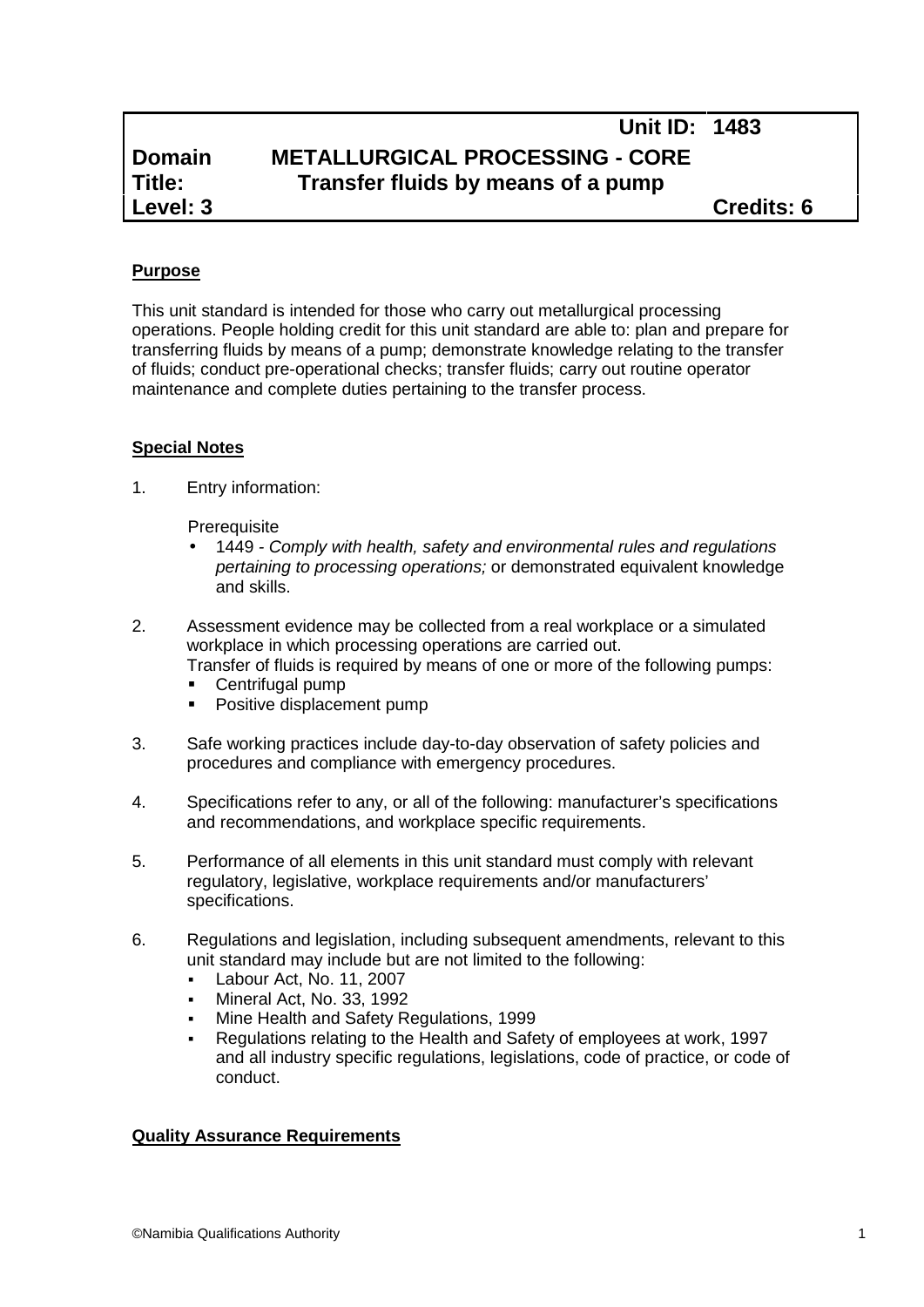This unit standard and others within this subfield may be awarded by institutions which meet the accreditation requirements set by the Namibia Qualifications Authority and the Namibia Training Authority and which comply with the national assessment and moderation requirements. Details of specific accreditation requirements and the national assessment arrangements are available from the Namibia Qualifications Authority and the Namibia Training Authority. All approved unit standards, qualifications and national assessment arrangements are available on the Namibia Training Authority website www.nta.com.na.

# **Elements and Performance Criteria**

### **Element 1: Plan and prepare for transferring fluids by means of a pump**

#### **Performance Criteria**

- 1.1 Work instructions, including plans, quality requirements, handling procedures and operational details are obtained, explained, clarified and applied to the allocated task.
- 1.2 Safety and security requirements, including personal protective clothing and equipment are obtained from the site safety plan, workplace policies and procedures, explained, and applied to the allocated task.
- 1.3 Equipment, tools, and accessories selected to carry out tasks are checked for consistency with the requirements of the job, their usability and any faults rectified or reported prior to commencement of work.
- 1.4 Environmental protection requirements are identified from the project environmental management plan and applied to the allocated task.
- 1.5 Work area is inspected and prepared according to workplace procedures.

#### **Element 2: Demonstrate knowledge relating to the transfer of fluids**

#### **Range:**

Principal components must include pump components; auxiliary systems; safety devices; and interlock systems.

#### **Performance Criteria**

- 2.1 The actions and conditions pertaining to a safe, healthy work environment when transferring fluids by means of a pump are described.
- 2.2 The importance of transferring fluids by means of a pump is described in terms of achieving specified production requirements.
- 2.3 Hazards and associated risks are identified through relevant risk assessment procedures.
- 2.4 The communication requirements pertaining to the transfer process are described.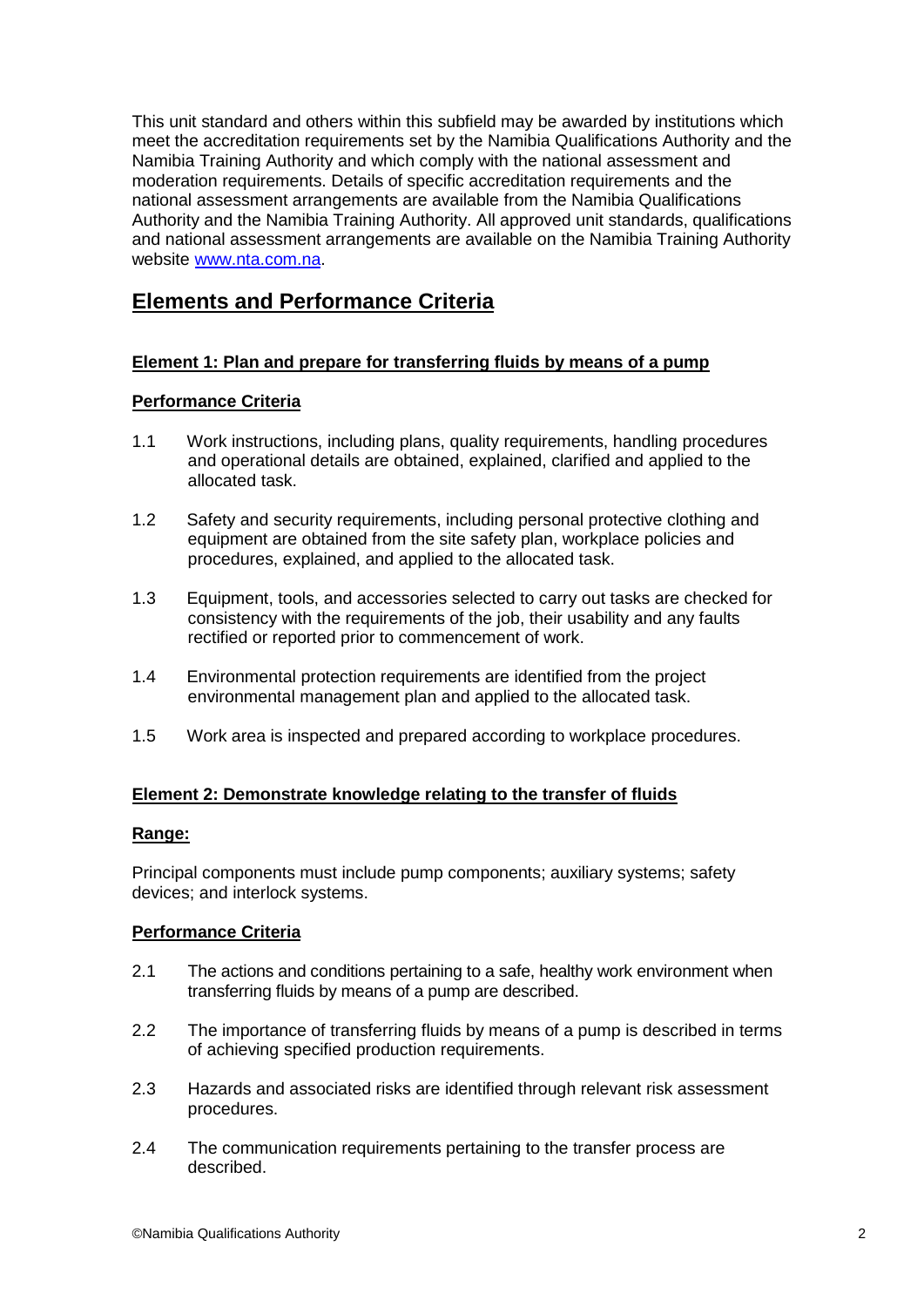- 2.5 Corrective actions, in case of sub-standard conditions and problems be encountered, are described.
- 2.6 The principal components of the selected pump are identified and their functions described in terms of workplace procedures.
- 2.7 The factors affecting the optimum performance of the selected transfer process are described in terms of legal and workplace requirements.
- 2.8 The plant-specific colour coding and symbolic signs pertaining to the transfer process are described in terms of workplace procedures.

#### **Element 3: Conduct pre-operational checks**

#### **Performance Criteria**

- 3.1 Workplace hazards and associated risks are identified, minimised or eliminated according to workplace procedures and legislative requirements.
- 3.2 The pump system is examined and substandard conditions are reported to appropriate personnel according to workplace procedures.
- 3.3 Start-up and shutdown procedures are conducted according to manufacturer's specifications.

#### **Element 4: Transfer fluids**

#### **Performance Criteria**

- 4.1 Workplace hazards and associated risks are identified, minimised or eliminated according to workplace procedures and legislative requirements.
- 4.2 The fluid transfer process is started, monitored and controlled according to workplace procedures and legislative requirements.
- 4.3 The transfer process is consistent with environmental protection requirements.
- 4.4 If necessary, corrective and/or reporting actions are taken according to workplace procedures.

#### **Element 5: Carry out routine operator maintenance**

#### **Performance Criteria**

- 5.1 Workplace hazards and associated risks are described, identified, minimised or eliminated according to workplace procedures and legislative requirements.
- 5.2 The work area is prepared in readiness for maintenance work to be carried out